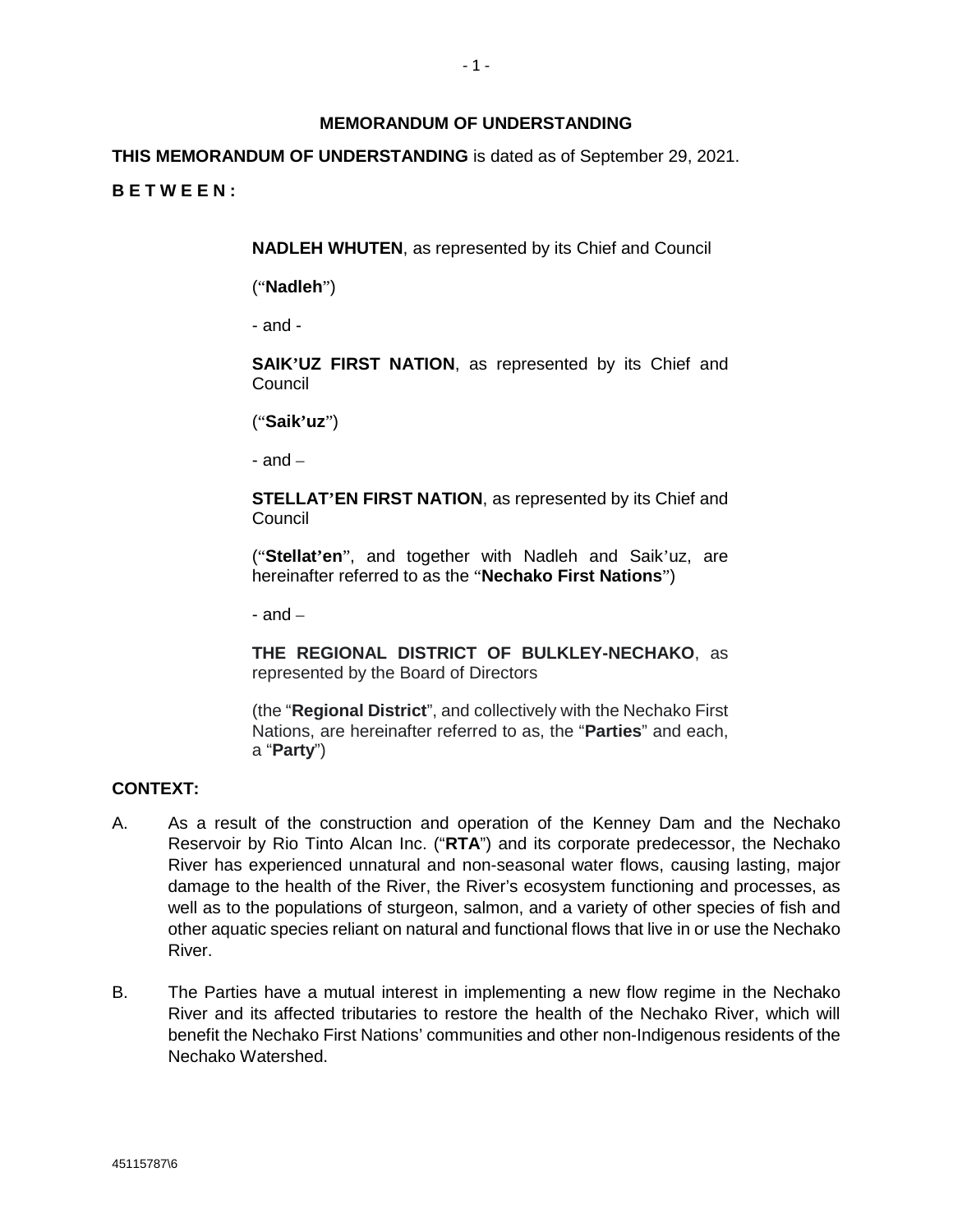- C. The Board of the Regional District adopted a resolution dated February 25, 2021, pursuant to which the Regional District:
	- i. recognized the need for a balance between the economic benefits and the environmental and ecosystem impacts as a result of the Nechako Reservoir;
	- ii. considered it desirable to explore a new governance mechanism involving the Nechako First Nations, other impacted First Nations, and local governments within the Nechako Watershed, to collectively represent the Nechako Watershed Region in a new adaptive co-management regime to ensure the achievement of functional flows, and to respect the constitutionally protected rights of the Nechako First Nations and other impacted First Nations within the Nechako Watershed; and
	- iii. resolved to urge Canada, the Province of British Columbia (the "**Province**"), and RTA to do all things necessary to support the efforts of the Nechako First Nations to restore the ecosystem functioning of the Nechako River and its affected tributaries.
- D. The Parties believe that working together on restoring the health of the Nechako River will strengthen the relationship between the Nechako First Nations and other non-Indigenous communities and residents within the Nechako Watershed.
- E. The Parties wish to set out the basic terms upon which they will work together to restore the health of the Nechako River in this Memorandum of Understanding (the "**MOU**").

### **NOW THEREFORE, the Parties agree as follows:**

- 1. The Parties will work together to restore the health of the Nechako River, its affected tributaries, and the fish populations that live in or use the River, with a particular focus on sturgeon and salmon populations that are on the precipice of extinction.
- 2. The Parties agree that successfully achieving Section 1, requires that the 1987 settlement agreement between RTA, Canada, and the Province be replaced with a new, multi-lateral agreement that will:
	- a) establish a new government-to-government governance regime, including an adaptive co-management framework, for the Nechako River and Reservoir. This new regime will include a robust engagement process with, and co-developed by, local stakeholders;
	- b) deliver a new flow to the Nechako River, which mimics the shape of the natural hydrograph and, at minimum, delivers a new flow equivalent to the lowest natural flow in the Nechako River prior to the construction of the Kenney Dam (as recommended by Dr. Eaton);
	- c) require the parties to the new multi-lateral agreement to carry out stewardship projects to:
		- i. enhance the health of the Nechako River and its affected tributaries;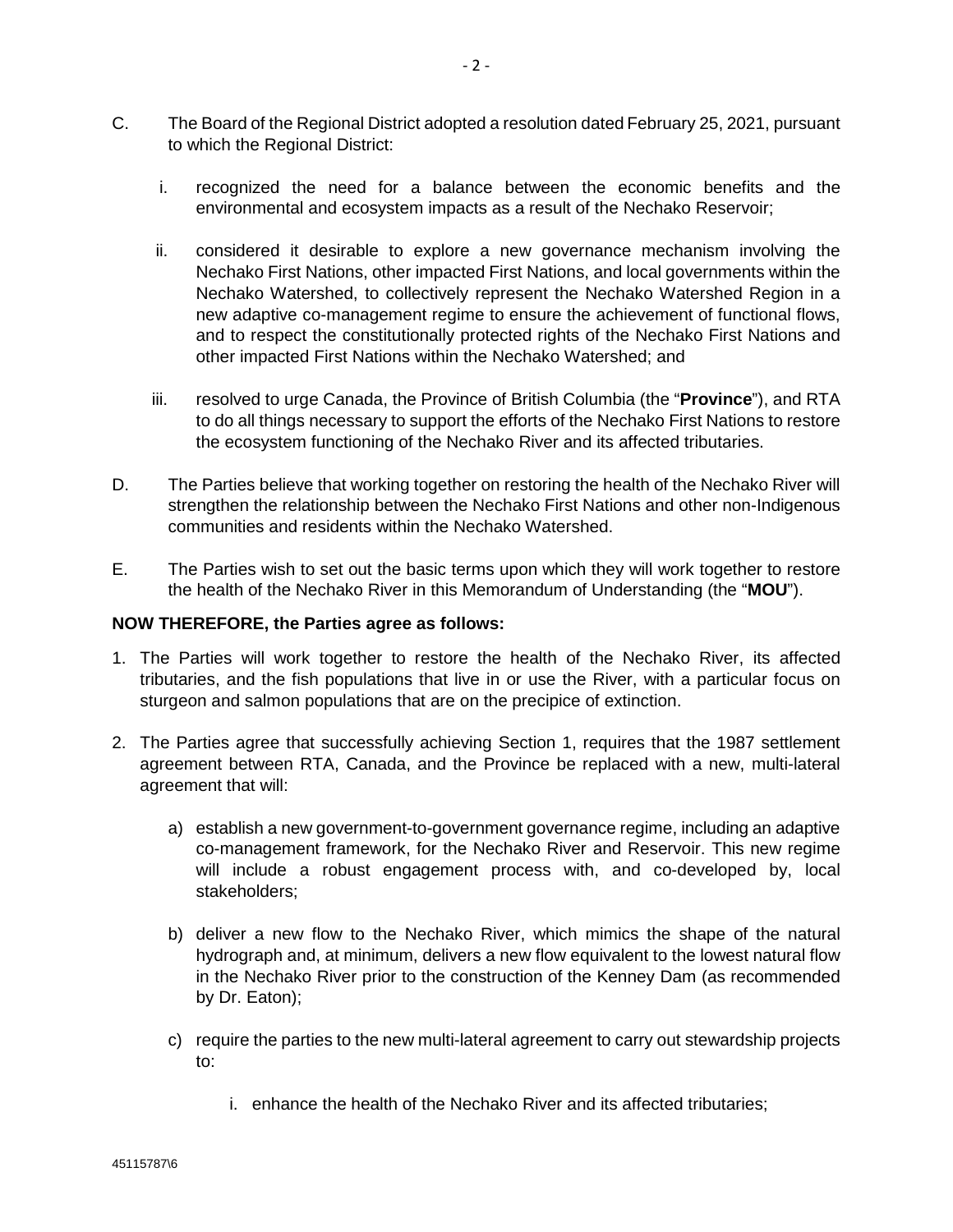- ii. help restore robust fish populations, with a particular focus on the sturgeon and salmon populations that are on the precipice of extinction;
- iii. restore the health of the river, including biodiversity and fish populations, to enable the Nechako First Nations' River-based traditional livelihoods and ceremonies; and
- iv. increase opportunities for non-Indigenous peoples to enjoy the benefits of a healthy Nechako River and robust fish populations within the Nechako River and downstream.
- 3. The Parties will take the following steps in carrying out, and discharging, their reciprocal commitments set in out Sections 1 and 2:
	- a) exchange all necessary information that is relevant to the issues regarding their restoration efforts for the Nechako River;
	- b) work together to seek out and develop solutions to problems arising from time to time that may present barriers to the Parties' efforts to restore the health of the Nechako River;
	- c) use reasonable efforts to convene discussions with stakeholder groups and other levels of government to share information and expand the support for restoring the health of the Nechako River; and
	- d) collaboratively develop a work plan to outline how the Parties will seek to implement the objectives set forth in this MOU, which, once finalized by the Parties in writing, will be appended to and will form a part of this MOU.
- 4. The Parties agree that all information provided by one Party to another Party relating to the matters contemplated by this MOU, and that is marked or otherwise identified in writing as being confidential, will be considered "confidential information" (the "**Confidential Information**"). The Parties will maintain all such Confidential Information in confidence and will not disclose Confidential Information received from another Party to any third party without the prior written consent of the Party who disclosed the Confidential Information, except that a Party may disclose Confidential Information to those within its organization who need to know such information.
- 5. The Parties agree that all documents created pursuant to this MOU, including drawings, plans, field data, notes, test data, reports, photographs, surveys, calculations, and other documents (the "**Joint Documents**") are the joint property of the Parties. A Party may not use, rely on, disclose, or share the Joint Documents for a purpose other than the matters contemplated by this MOU, without the express written consent of the other Parties.
- 6. The provisions of Sections 4 and 5 will survive the expiration or termination of this MOU.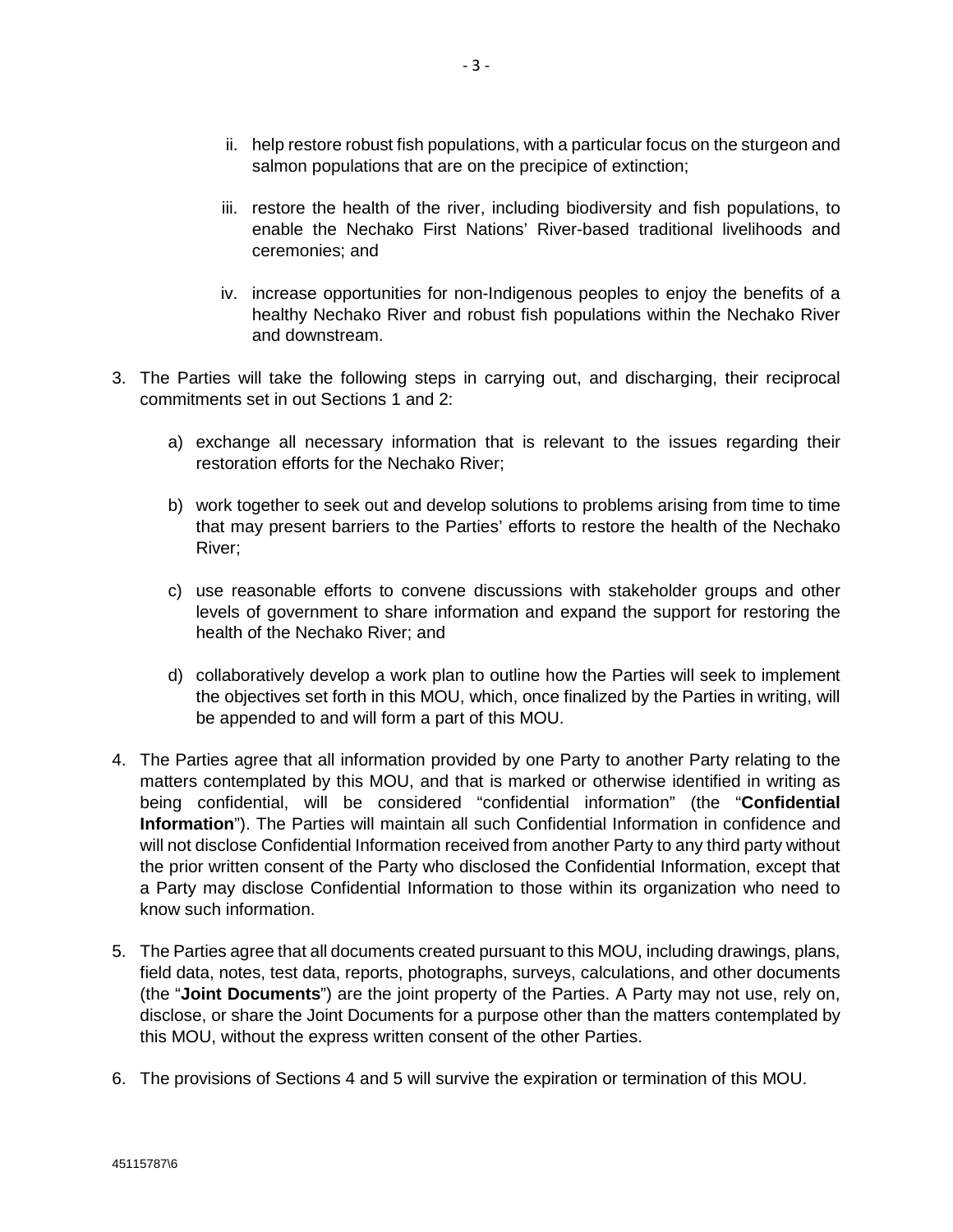- 7. The term of this MOU commences upon execution, and continues in force until December 31, 2022 (the "**Initial Term**") unless otherwise terminated by a Party upon providing written notice to the other Parties. The Parties will have an option to agree in writing, prior to the expiry of the Initial Term, to renew the terms of this MOU.
- 8. With the exception of Section 4, which constitutes binding obligations of the Parties enforceable in accordance with their terms, the other sections of this MOU are non-binding and intended only to outline the broad terms and next steps upon which the Parties agree to proceed in relation to the subject matter herein, and do not constitute any binding obligations between the Parties, nor impose any liability on any Party to another.
- 9. This MOU is governed by, and is to be construed and interpreted in accordance with, the laws of the Province of British Columbia and the federal laws of Canada applicable in that Province.
- 10. This MOU may be executed and delivered in any number of counterparts, and may be delivered by facsimile or electronic mail, each of which when executed and delivered is an original but all of which taken together shall constitute one and the same instrument.

# **THE REMAINDER OF THIS PAGE IS INTENTIONALLY LEFT BLANK**